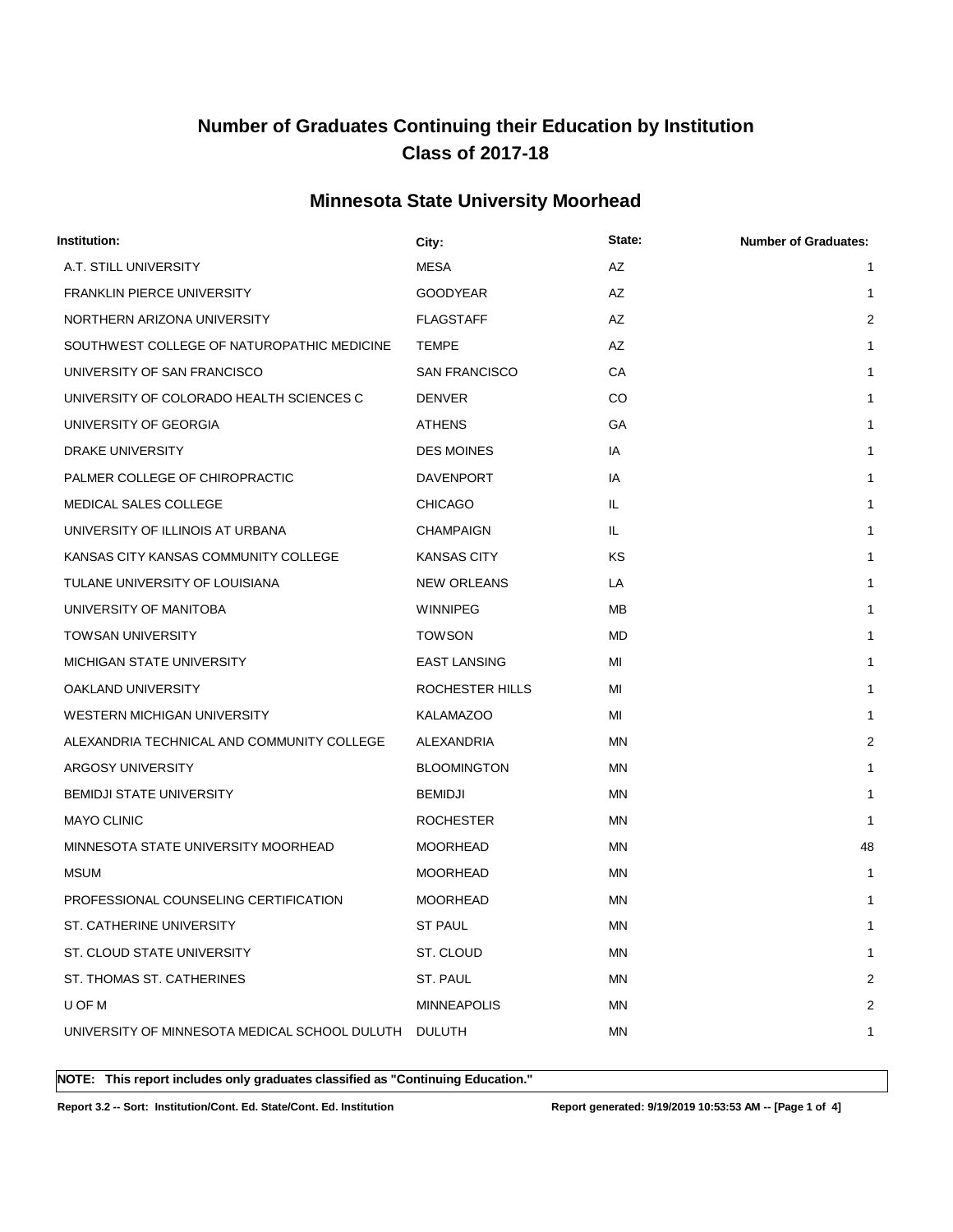### **Minnesota State University Moorhead**

| Institution:                             | City:               | State:    | <b>Number of Graduates:</b> |
|------------------------------------------|---------------------|-----------|-----------------------------|
| UNIVERSITY OF MINNESOTA TWIN CITIES      | <b>MINNEAPOLIS</b>  | <b>MN</b> | 4                           |
| UNIVERSITY OF MINNESOTA-DULUTH           | <b>DULUTH</b>       | ΜN        | $\overline{2}$              |
| <b>WALDORF UNIVERSITY</b>                | <b>MINNEAPOLIS</b>  | MN        | 1                           |
| JAMESTOWN COLLEGE                        | JAMESTOWN           | ND        | 1                           |
| MINOT STATE UNIVERSITY                   | <b>MINOT</b>        | ND        | 1                           |
| NORTH DAKOTA STATE UNIV                  | <b>FARGO</b>        | ND        | $\overline{2}$              |
| NORTH DAKOTA STATE UNIVERSITY            | <b>FARGO</b>        | ND        | 1                           |
| <b>UND</b>                               | <b>GRAND FORKS</b>  | ND        | 1                           |
| UNIVERSITY NORTH DAKOTA                  | <b>GRAND FORKS</b>  | ND        | 1                           |
| UNIVERSITY OF MARY                       | <b>BISMARCK</b>     | ND        | 4                           |
| UNIVERSITY OF MARY                       | <b>FARGO</b>        | ND        | 1                           |
| UNIVERSITY OF NORTH DAKOTA SCHOOL OF LAW | <b>GRAND FORKS</b>  | ND        | 1                           |
| UNIVERSITY OF NORTH DAKOTA-MAIN CAMPUS   | <b>GRAND FORKS</b>  | ND        | 8                           |
| <b>CREIGHTON UNIVERSITY</b>              | <b>OMAHA</b>        | NE.       | 2                           |
| SOUTHERN NEW HAMPSHIRE UNIVERSITY        | <b>MANCHESTER</b>   | NH        | $\mathbf{1}$                |
| UNIVERSITY OF NEW HAMPSHIRE              | <b>DURHAM</b>       | NΗ        | 1                           |
| CUNY JOHN JAY COLLEGE CRIMINAL JUSTICE   | NEW YORK            | NY.       | 2                           |
| D'YOUVILLE COLLEGE                       | <b>BUFFALO</b>      | NY.       | 1                           |
| OPEN JAR INSTITUTE                       | NEW YORK CITY       | NY.       | 1                           |
| UNIVERSITY OF OKLAHOMA NORMAN CAMPUS     | <b>NORMAN</b>       | OK        | $\overline{2}$              |
| PACIFIC UNIVERSITY                       | <b>FOREST GROVE</b> | OR.       | 1                           |
| UNIVERSITY OF SIOUX FALLS                | SIOUX FALLS         | <b>SD</b> | 1                           |
| LAMAR UNIVERSITY-BEAUMONT                | <b>BEAUMONT</b>     | <b>TX</b> | 1                           |
| WESTERN GOVERNORS UNIVERSITY             | SALT LAKE CITY      | UT        | 1                           |
| UNIVERSITY WISCONSIN LA CROSSE           | LA CROSSE           | WI        | $\overline{2}$              |
| YOUTH WITH A MISSION - MADISON           | MADISON             | WI        | 1                           |
| MARSHALL UNIVERSITY                      | <b>HUNTINGTON</b>   | <b>WV</b> | 1                           |
| <b>CROWN COLLEGE</b>                     |                     |           | 1                           |
| MINNESOTA STATE UNIVERSITY MOORHEAD      | <b>MOORHEAD</b>     |           | 1                           |
| TECHNICAL UNIVERSITY MUNICH              |                     |           | 1                           |
|                                          |                     |           |                             |

**NOTE: This report includes only graduates classified as "Continuing Education."** 

**Report 3.2 -- Sort: Institution/Cont. Ed. State/Cont. Ed. Institution Report generated: 9/19/2019 10:53:53 AM -- [Page 2 of 4]**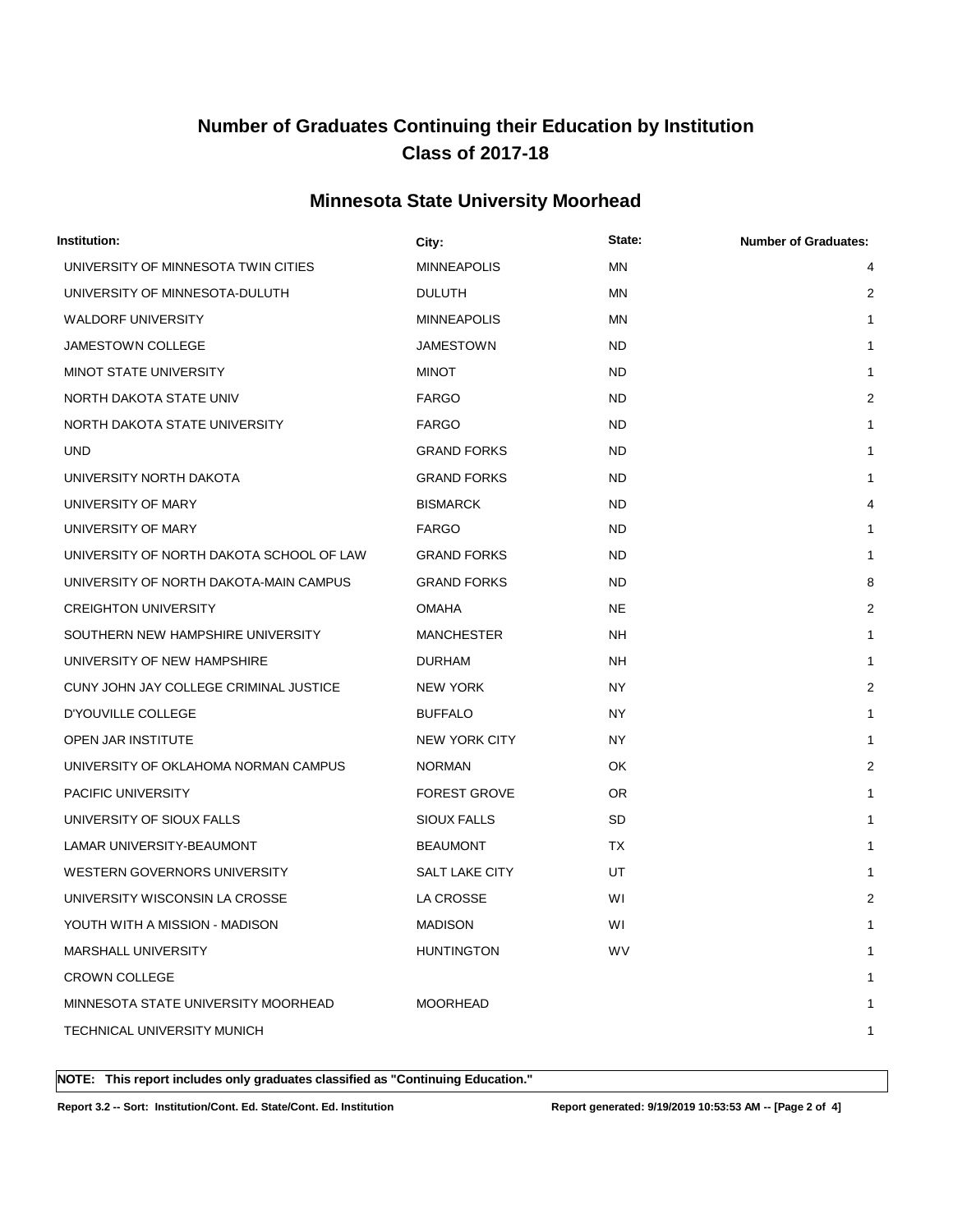### **Minnesota State University Moorhead**

| Institution:                                                 | City: | State: | <b>Number of Graduates:</b> |
|--------------------------------------------------------------|-------|--------|-----------------------------|
| Institution Name Not Given                                   |       |        |                             |
| <b>Total Number of Graduates Continuing their Education:</b> |       |        | 137                         |

**NOTE: This report includes only graduates classified as "Continuing Education."**